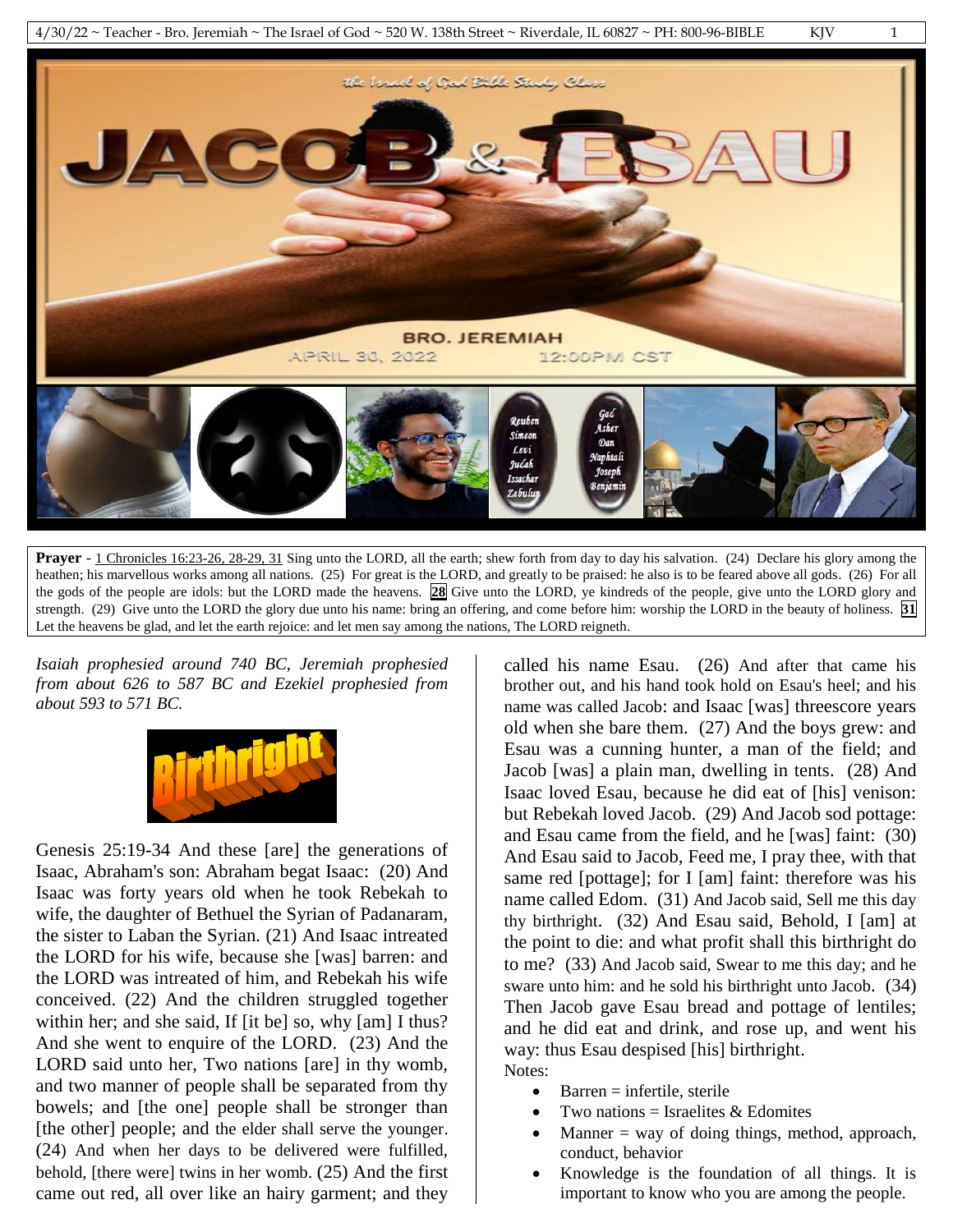- $\bullet$  Bowels = At birth
- Threescore  $= 60$  years old
- $\bullet$  Elder Esau (Jews)
- Younger Jacob
- Esau (Edom) = Red & Harry
- Esau sold his birthright, therefore he despised it because he missed one meal and was hungry.
- *ESAU'S CHARACTERISTICS*:
	- o Cunning hunter
	- o Man of the field (the world)
	- o When it comes to finances, he is at the top.
- $Jacob =$  Plain man
- Jacob bought the birthright, he didn't steal it.
	- o With the birthright comes the blessing.
- In Jerusalem there are two firstborn sons (Ishmael & Esau) fighting over the land they believe belongs to them, but God chose Jacob (Israel).

 *News article from BET.com, October 25, 2006 A Jamaican (Black) woman married a German (White) man. They had twins. One came out Black and the other White. This is not something new. It happened in the past with Jacob & Esau.* 

Hebrews 12:14-16 Follow peace with all men, and holiness, without which no man shall see the Lord: (15) Looking diligently lest any man fail of the grace of God; lest any root of bitterness springing up trouble you, and thereby many be defiled; (16) Lest there be any fornicator, or profane person, as Esau, who for one morsel of meat sold his birthright. Notes:

- The Lord = The Father
- $\bullet$  Defiled = tainted, ruined, spoiled
- $•$  Meat = food
- Esau had no respect to his birthright and sold it to his brother Jacob for some food.



Genesis 27:1-17, 25-41 And it came to pass, that when Isaac was old, and his eyes were dim, so that he could not see, he called Esau his eldest son, and said unto him, My son: and he said unto him, Behold, [here am] I. (2) And he said, Behold now, I am old, I know not the day of my death: (3) Now therefore take, I pray thee, thy weapons, thy quiver and thy bow, and go out to the field, and take me [some] venison; (4) And make me savoury meat, such as I love, and bring [it] to me, that I may eat; that my soul may bless thee before I die. (5) And Rebekah heard when Isaac spake to Esau his son. And Esau went to the field to hunt [for] venison, [and] to bring [it]. (6) And Rebekah spake unto Jacob her son, saying, Behold, I heard thy father speak unto Esau thy brother, saying, (7) Bring me venison, and make me savoury meat, that I may eat, and bless thee before the LORD before my death. (8) Now therefore, my son, obey my voice according to that which I command thee. (9) Go now to the flock, and fetch me from thence two good kids of the goats; and I will make them savoury meat for thy father, such as he loveth: (10) And thou shalt bring [it] to thy father, that he may eat, and that he may bless thee before his death. (11) And Jacob said to Rebekah his mother, Behold, Esau my brother [is] a hairy man, and I [am] a smooth man: (12) My father peradventure will feel me, and I shall seem to him as a deceiver; and I shall bring a curse upon me, and not a blessing. (13) And his mother said unto him, Upon me [be] thy curse, my son: only obey my voice, and go fetch me [them]. (14) And he went, and fetched, and brought [them] to his mother: and his mother made savoury meat, such as his father loved. (15) And Rebekah took goodly raiment of her eldest son Esau, which [were] with her in the house, and put them upon Jacob her younger son: (16) And she put the skins of the kids of the goats upon his hands, and upon the smooth of his neck: (17) And she gave the savoury meat and the bread, which she had prepared, into the hand of her son Jacob. 25 And he said, Bring [it] near to me, and I will eat of my son's venison, that my soul may bless thee. And he brought [it] near to him, and he did eat: and he brought him wine, and he drank. (26) And his father Isaac said unto him, Come near now, and kiss me, my son. (27) And he came near, and kissed him: and he smelled the smell of his raiment, and blessed him, and said, See, the smell of my son [is] as the smell of a field which the LORD hath blessed: (28) Therefore God give thee of the dew of heaven, and the fatness of the earth, and plenty of corn and wine: (29) Let people serve thee, and nations bow down to thee: be lord over thy brethren, and let thy mother's sons bow down to thee: cursed [be] every one that curseth thee, and blessed [be] he that blesseth thee. (30) And it came to pass, as soon as Isaac had made an end of blessing Jacob, and Jacob was yet scarce gone out from the presence of Isaac his father, that Esau his brother came in from his hunting. (31) And he also had made savoury meat, and brought it unto his father, and said unto his father, Let my father arise, and eat of his son's venison, that thy soul may bless me. (32) And Isaac his father said unto him, Who [art] thou? And he said, I [am] thy son, thy firstborn Esau. (33) And Isaac trembled very exceedingly, and said, Who? where [is] he that hath taken venison, and brought [it] me, and I have eaten of all before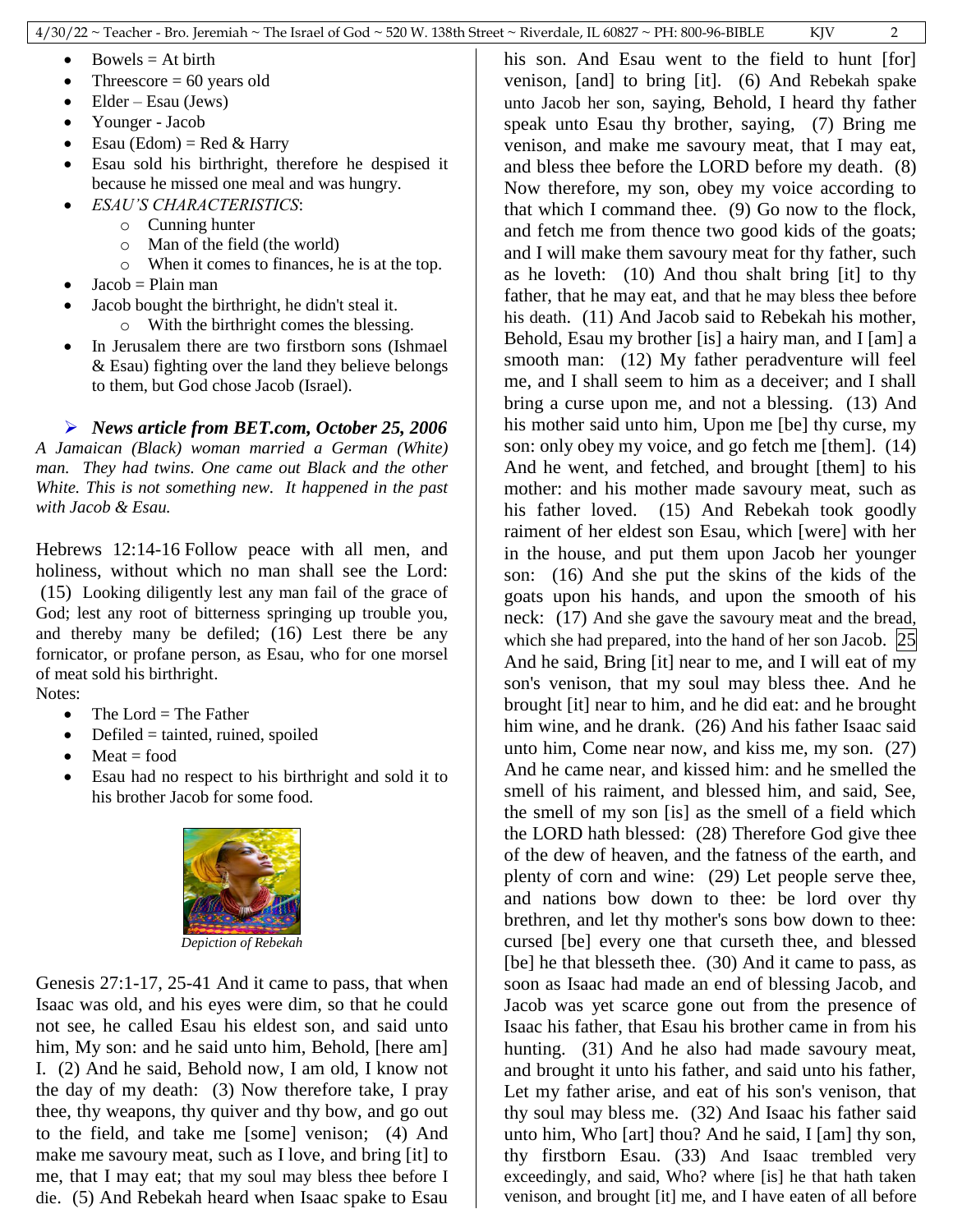$4/30/22 \sim$  Teacher - Bro. Jeremiah  $\sim$  The Israel of God  $\sim$  520 W. 138th Street  $\sim$  Riverdale, IL 60827  $\sim$  PH: 800-96-BIBLE KJV 3

thou camest, and have blessed him? yea, [and] he shall be blessed. (34) And when Esau heard the words of his father, he cried with a great and exceeding bitter cry, and said unto his father, Bless me, [even] me also, O my father. (35) And he said, Thy brother came with subtilty, and hath taken away thy blessing. (36) And he said, Is not he rightly named Jacob? for he hath supplanted me these two times: he took away my birthright; and, behold, now he hath taken away my blessing. And he said, Hast thou not reserved a blessing for me? (37) And Isaac answered and said unto Esau, Behold, I have made him thy lord, and all his brethren have I given to him for servants; and with corn and wine have I sustained him: and what shall I do now unto thee, my son? (38) And Esau said unto his father, Hast thou but one blessing, my father? bless me, [even] me also, O my father. And Esau lifted up his voice, and wept. (39) And Isaac his father answered and said unto him, Behold, thy dwelling shall be the fatness of the earth, and of the dew of heaven from above; (40) And by thy sword shalt thou live, and shalt serve thy brother; and it shall come to pass when thou shalt have the dominion, that thou shalt break his yoke from off thy neck. (41) And Esau hated Jacob because of the blessing wherewith his father blessed him: and Esau said in his heart, The days of mourning for my father are at hand; then will I slay my brother Jacob.

Notes:

- Jacob didn't take away Esau's birthright, he sold to him. With the birthright comes the blessings.
- $\bullet$  Fatness = Wealth
- Edom controls the finances all over and they make sure they never lose.
- Thy sword  $=$  weapons
- Esau broke the yoke in 2 Kings 8:20.
- Jacob stayed away from Esau for 20 years.

Deuteronomy 12:29-32 When the LORD thy God shall cut off the nations from before thee, whither thou goest to possess them, and thou succeedest them, and dwellest in their land; (30) Take heed to thyself that thou be not snared by following them, after that they be destroyed from before thee; and that thou enquire not after their gods, saying, How did these nations serve their gods? even so will I do likewise. (31) Thou shalt not do so unto the LORD thy God: for every abomination to the LORD, which he hateth, have they done unto their gods; for even their sons and their daughters they have burnt in the fire to their gods. (32) What thing soever I command you, observe to do it: thou shalt not add thereto, nor diminish from it.

- Notes:
	- Nations  $=$  The Land of Canaan
	- The people of this land burned their children to death to serve their pagan gods, which is abominable to the God of Israel.

Don't add nor take away from the Word of God.



Jeremiah 16:10-13 And it shall come to pass, when thou shalt shew this people all these words, and they shall say unto thee, Wherefore hath the LORD pronounced all this great evil against us? or what is our iniquity? or what is our sin that we have committed against the LORD our God? (11) Then shalt thou say unto them, Because your fathers have forsaken me, saith the LORD, and have walked after other gods, and have served them, and have worshipped them, and have forsaken me, and have not kept my law; (12) And ye have done worse than your fathers; for, behold, ye walk every one after the imagination of his evil heart, that they may not hearken unto me: (13) Therefore will I cast you out of this land into a land that ye know not, neither ye nor your fathers; and there shall ye serve other gods day and night; where I will not shew you favour.

- Notes:
	- Esau/Edom is not the White man. The White man/Europeans come out of Japheth. Esau comes out of Isaac, a Shemite. Both Esau and Jacob are Shemites. So are the Arabs.
	- The Children of Israel disobeyed God and served pagan gods, thus were kicked out of the land God promised them.
	- Other gods  $=$  pagan gods

1 Kings 9:6-9 But if ye shall at all turn from following me, ye or your children, and will not keep my commandments and my statutes which I have set before you, but go and serve other gods, and worship them: (7) Then will I cut off Israel out of the land which I have given them; and this house, which I have hallowed for my name, will I cast out of my sight; and Israel shall be a proverb and a byword among all people: (8) And at this house, which is high, every one that passeth by it shall be astonished, and shall hiss; and they shall say, Why hath the LORD done thus unto this land, and to this house? (9) And they shall answer, Because they forsook the LORD their God, who brought forth their fathers out of the land of Egypt, and have taken hold upon other gods, and have worshipped them, and served them: therefore hath the LORD brought upon them all this evil.

Notes:

- God cast Israel out of the land because of sin.
- Israel forsook their God and served other gods.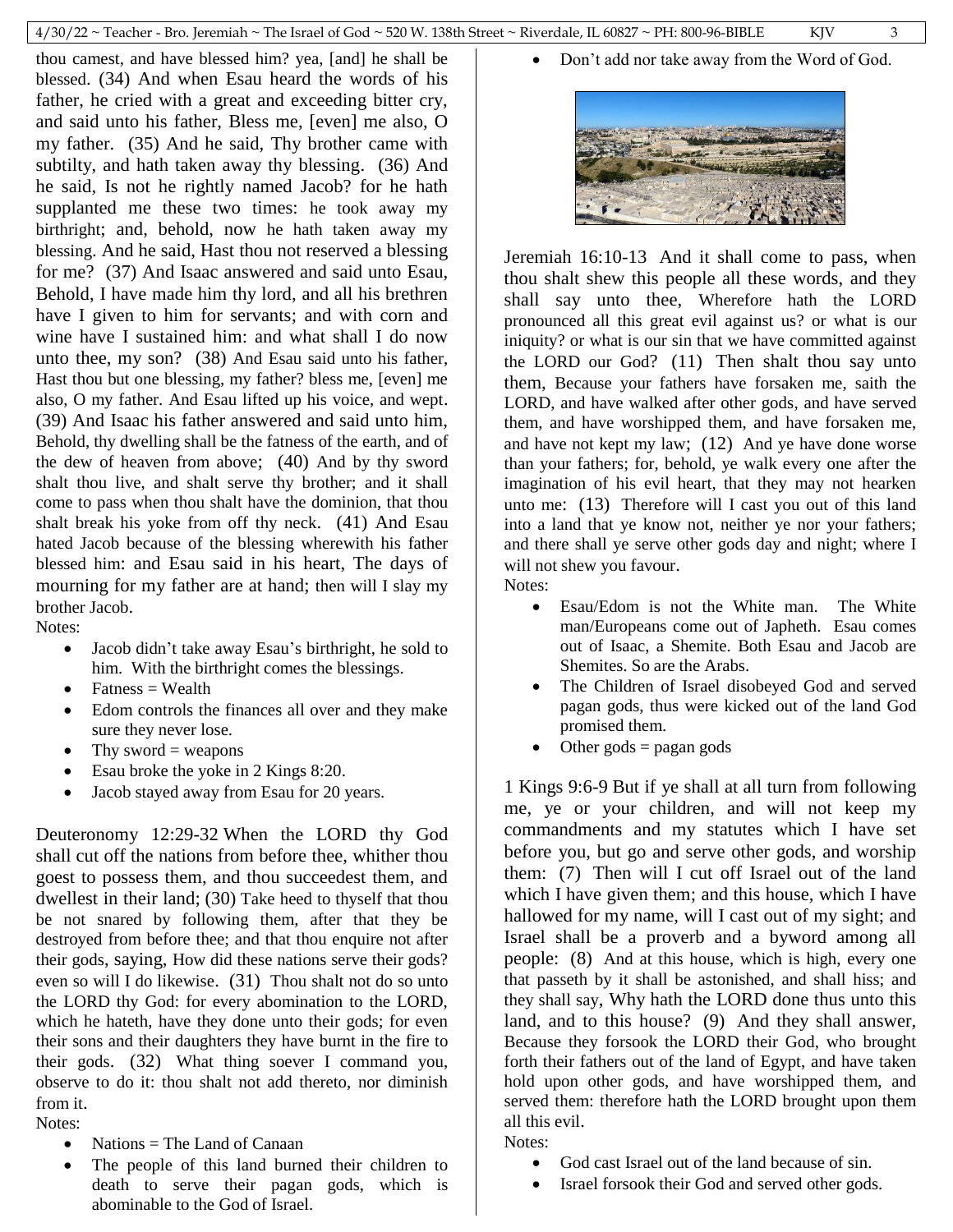

2 Kings 17:1-8, 13-18 In the twelfth year of Ahaz king of Judah began Hoshea the son of Elah to reign in Samaria over Israel nine years. (2) And he did *that which was* evil in the sight of the LORD, but not as the kings of Israel that were before him. (3) Against him came up Shalmaneser king of Assyria; and Hoshea became his servant, and gave him presents. (4) And the king of Assyria found conspiracy in Hoshea: for he had sent messengers to So king of Egypt, and brought no present to the king of Assyria, as *he had done* year by year: therefore the king of Assyria shut him up, and bound him in prison. (5) Then the king of Assyria came up throughout all the land, and went up to Samaria, and besieged it three years. (6) In the ninth year of Hoshea the king of Assyria took Samaria, and carried Israel away into Assyria, and placed them in Halah and in Habor *by* the river of Gozan, and in the cities of the Medes. (7) For so it was, that the children of Israel had sinned against the LORD their God, which had brought them up out of the land of Egypt, from under the hand of Pharaoh king of Egypt, and had feared other gods, (8) And walked in the statutes of the heathen, whom the LORD cast out from before the children of Israel, and of the kings of Israel, which they had made.  $|13|$  Yet the LORD testified against Israel, and against Judah, by all the prophets, and by all the seers, saying, Turn ye from your evil ways, and keep my commandments and my statutes, according to all the law which I commanded your fathers, and which I sent to you by my servants the prophets. (14) Notwithstanding they would not hear, but hardened their necks, like to the neck of their fathers, that did not believe in the LORD their God. (15) And they rejected his statutes, and his covenant that he made with their fathers, and his testimonies which he testified against them; and they followed vanity, and became vain, and went after the heathen that were round about them, concerning whom the LORD had charged them, that they should not do like them. (16) And they left all the commandments of the LORD their God, and made them molten images, even two calves, and made a grove, and worshipped all the host of heaven, and served Baal. (17) And they caused their sons and their daughters to pass through the fire, and used divination and enchantments, and sold themselves to do evil in the sight of the LORD, to provoke him to anger. (18) Therefore the LORD was very angry with Israel, and removed them out of his sight: there was none left but the tribe of Judah only.

- Notes:
	- The Assyrians (Hamites) drove out the 9 Tribes from Samaria (Israel) in 722 BC. They are referred

to as the 'Lost Tribes'. Today, they are among the Hamites & Ishmaelites.

- $Heathen = Nations$
- $Medes = Russians$
- At this point and even today, the Children of Esau are referred to as 'JEWS' by the nations, but the real Israelites refer to ourselves as Israelites, not 'JEWS' because there are 12 Tribes, not 1.
- $Molten images = Graven images/Idols$
- Baal = Pagan god/Molech
- Pass through the fire  $=$  human sacrifice
- Divination = fortune telling, psychics
- Enchantments = Charms



*Nebuchadnezzar*

2 Chronicles 36:11-21 Zedekiah *was* one and twenty years old when he began to reign, and reigned eleven years in Jerusalem. [12] And he did *that which was* evil in the sight of the LORD his God, *and* humbled not himself before Jeremiah the prophet *speaking* from the mouth of the LORD. [13] And he also rebelled against king Nebuchadnezzar, who had made him swear by God: but he stiffened his neck, and hardened his heart from turning unto the LORD God of Israel. (14) Moreover all the chief of the priests, and the people, transgressed very much after all the abominations of the heathen; and polluted the house of the LORD which he had hallowed in Jerusalem. (15) And the LORD God of their fathers sent to them by his messengers, rising up betimes, and sending; because he had compassion on his people, and on his dwelling place: (16) But they mocked the messengers of God, and despised his words, and misused his prophets, until the wrath of the LORD arose against his people, till there was no remedy. (17) Therefore he brought upon them the king of the Chaldees, who slew their young men with the sword in the house of their sanctuary, and had no compassion upon young man or maiden, old man, or him that stooped for age: he gave *them* all into his hand. (18) And all the vessels of the house of God, great and small, and the treasures of the house of the LORD, and the treasures of the king, and of his princes; all these he brought to Babylon. (19) And they burnt the house of God, and brake down the wall of Jerusalem, and burnt all the palaces thereof with fire, and destroyed all the goodly vessels thereof. (20) And them that had escaped from the sword carried he away to Babylon; where they were servants to him and his sons until the reign of the kingdom of Persia: [21] To fulfil the word of the LORD by the mouth of Jeremiah, until the land had enjoyed her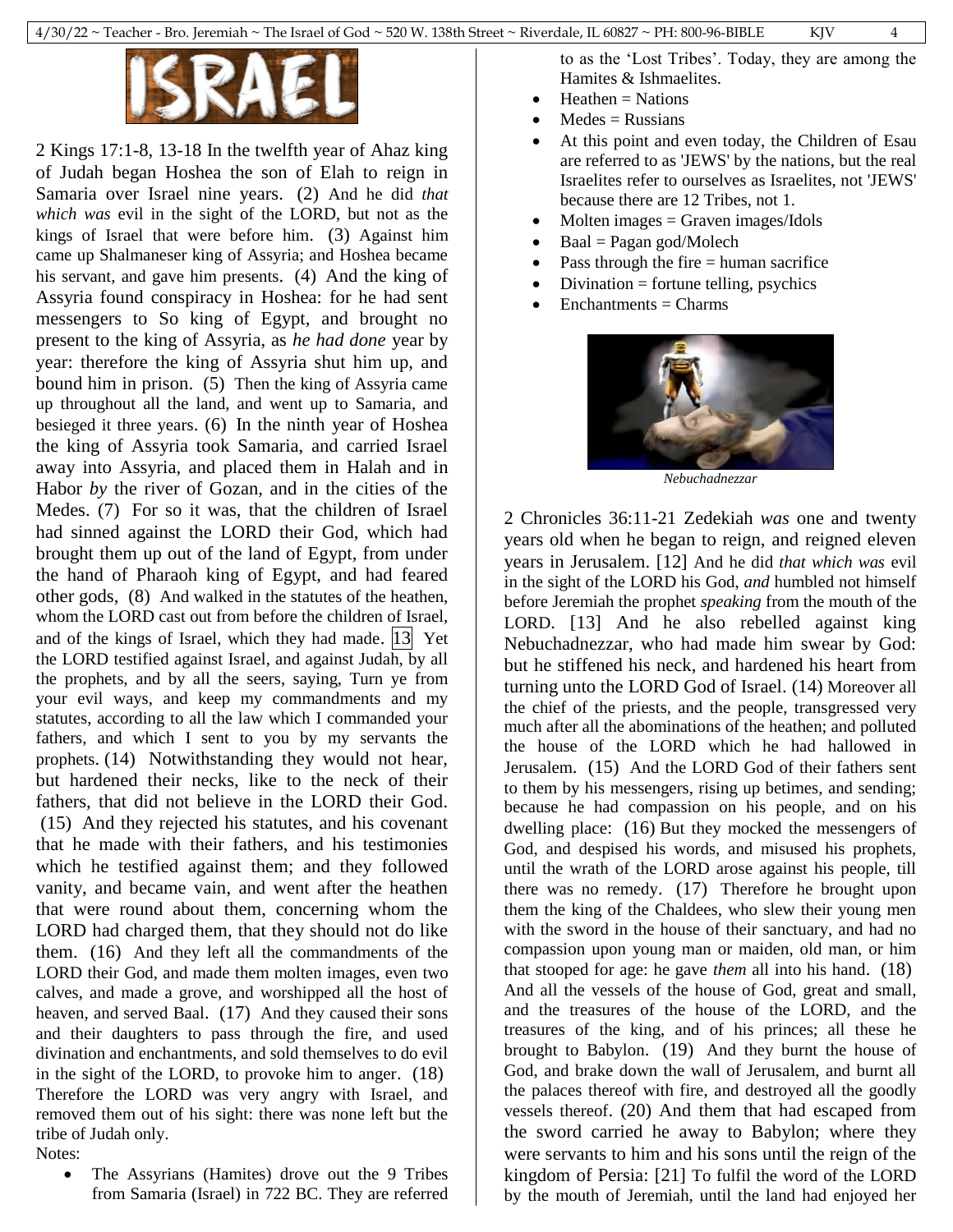sabbaths: *for* as long as she lay desolate she kept sabbath, to fulfil threescore and ten years. [22] Now in the first year of Cyrus king of Persia, that the word of the LORD *spoken* by the mouth of Jeremiah might be accomplished, the LORD stirred up the spirit of Cyrus king of Persia, that he made a proclamation throughout all his kingdom, and *put it* also in writing, saying, [23] Thus saith Cyrus king of Persia, All the kingdoms of the earth hath the LORD God of heaven given me; and he hath charged me to build him an house in Jerusalem, which *is* in Judah. Who *is there* among you of all his people? The LORD his God *be* with him, and let him go up.

Notes:

- Threescore and 10 years  $= 70$  Years
- Judah, Benjamin & Levi were the only tribes left in the land. They were cast out in 586 BC by Nebuchadnezzar. All the tribes are in captivity at this time.
- King Zedekiah, the priests and Levites as well as the people, rebelled against the Lord.
- The last three kings Israel had were, Jehoiakim, Jehoiachin and Zedekiah.
- $Persia = Iran$

Hx. Book: **'***[Last 2 Million](https://www.amazon.com/Last-Two-Million-Years/dp/B000JV56FE/) Years' - Pg. 86* – 'Solomon's Temple Falls'

## Notes:

- The 12 Tribes of Israel was divided into 2 nations:
	- 1. Kingdom of the North  $=$  Israel, whose capitol is Samaria
	- 2. Kingdom of the South = Judea, whose capitol is Jerusalem
- Assyria & Babylonia took them down. Sargon the 2<sup>nd</sup> King of Assyria took out the 9 Tribes in Samaria in 722 BC. They brought others into the land who was not Israelites.
- Nebuchadnezzar, King of Babylon took out the other 3 Tribes in 586 BC. All 12 Tribes are in captivity to this day.



Genesis 36:1-2, 8-9 Now these are the generations of Esau, who is Edom. (2) Esau took his wives of the daughters of Canaan; Adah the daughter of Elon the Hittite, and Aholibamah the daughter of Anah the daughter of Zibeon the Hivite.  $\boxed{8}$  Thus dwelt Esau in mount Seir: Esau is Edom.  $(\overline{9})$  And these are the generations of Esau the father of the Edomites in mount Seir:

Notes:

- Esau/Edom = Jacob's brother
- $\bullet$  Daughters of Canaan = Hamites
- $Edom = Red$
- Mt. Seir is Esau's Land.

Joshua 24:3-4 And I took your father Abraham from the other side of the flood, and led him throughout all the land of Canaan, and multiplied his seed, and gave him Isaac. (4) And I gave unto Isaac Jacob and Esau: and I gave unto Esau mount Seir, to possess it; but Jacob and his children went down into Egypt.

Ezekiel 35:1-9 Moreover the word of the LORD came unto me, saying, (2) Son of man, set thy face against mount Seir, and prophesy against it, (3) And say unto it, Thus saith the Lord GOD; Behold, O mount Seir, I [am] against thee, and I will stretch out mine hand against thee, and I will make thee most desolate. (4) I will lay thy cities waste, and thou shalt be desolate, and thou shalt know that I  $\lceil$  am $\rceil$  the LORD. (5) Because thou hast had a perpetual hatred, and hast shed [the blood of] the children of Israel by the force of the sword in the time of their calamity, in the time [that their] iniquity [had] an end: (6) Therefore, [as] I live, saith the Lord GOD, I will prepare thee unto blood, and blood shall pursue thee: sith thou hast not hated blood, even blood shall pursue thee. (7) Thus will I make mount Seir most desolate, and cut off from it him that passeth out and him that returneth. (8) And I will fill his mountains with his slain [men]: in thy hills, and in thy valleys, and in all thy rivers, shall they fall that are slain with the sword. (9) I will make thee perpetual desolations, and thy cities shall not return: and ye shall know that I [am] the LORD.

Notes:

- Mt. Seir is the name of Esau/Edom's Land.
- Perpetual hatred  $=$  Never ending hate
- Israel's biggest enemy is his twin brother Esau.
- Edom doesn't have his own city anymore, so he went to Israel and claimed it as his own.
- Blood shall pursue thee  $=$  someone will always be trying to kill Esau/Edom/So-called Jews.
- All of Edom's cities have been laid waste by the hands of the Nabeteans (Arabs). There are no cities called Edom, Idumea, Mt. Seir, Teman, Bozrah, etc.

Hx. Book: '*Sarcophagus of [an Ancient Civilization](https://www.amazon.com/Sarcophagus-Ancient-Civilization-Livingston-Robinson/dp/1169803881/)' by George Livingston Robinson - Pg. 365* – 'History of the Idumeans'

- Notes:
	- Shortly after Jerusalem's fall, and Judah's exile to Babylon in 586 BC, the Edomites migrated from their home of Mt' Seir to Southern Judah and the Negev. From that time on they were known as Idumeans (Greek name).
	- After Judah's was exiled, the history of the Edomites became the history of the 'JEWS'.
	- The Greeks gave them their new name 'Idumea' and called their new land in Southern Judea, Idumea. The Nabateans (Arabs) forced them out of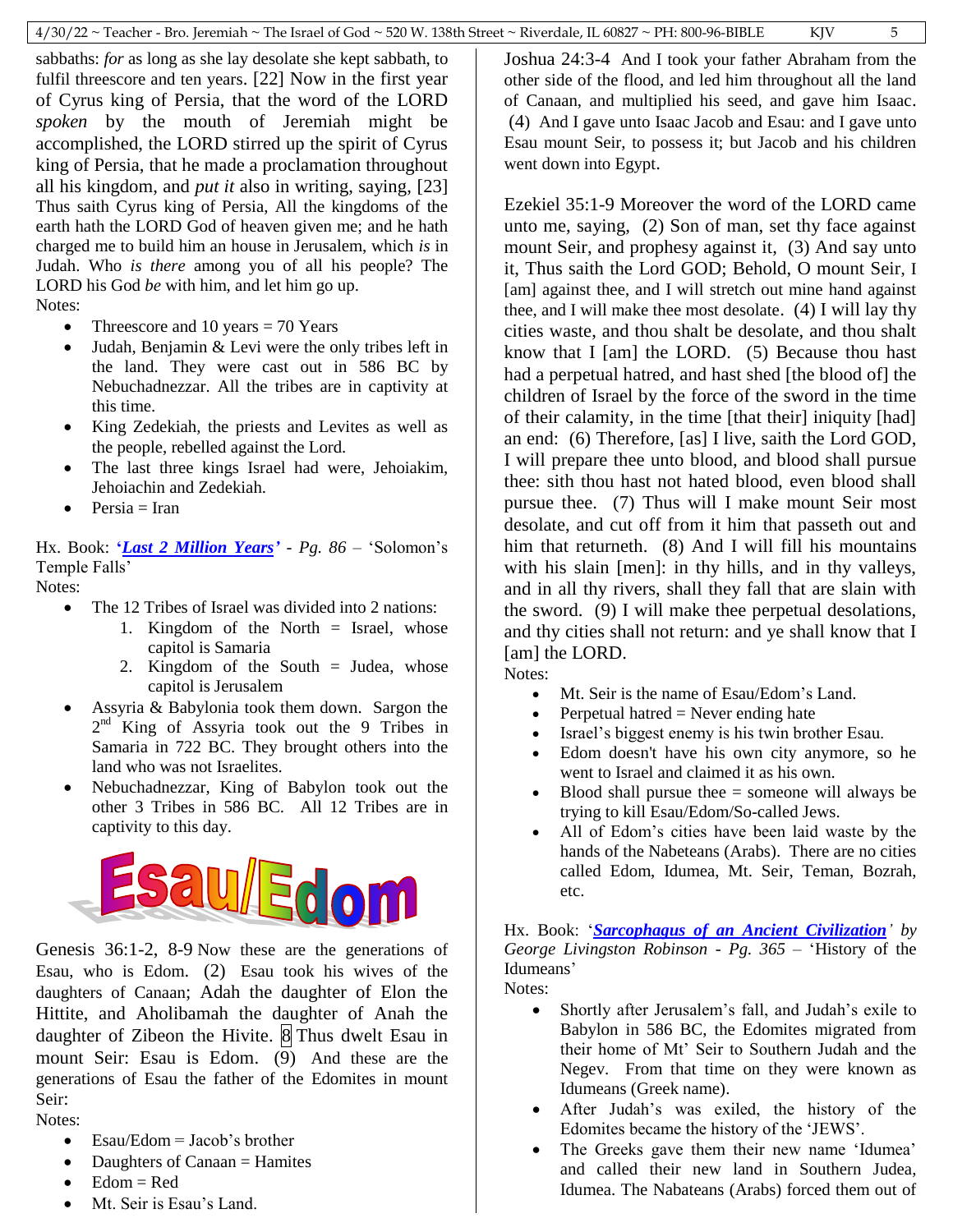their land Mt. Seir in 6 BC. Esau/Edom ended up in Southern Judea and has been there ever since.

Malachi 1:1-5 The burden of the word of the LORD to Israel by Malachi. (2) I have loved you, saith the LORD. Yet ye say, Wherein hast thou loved us? [Was] not Esau Jacob's brother? saith the LORD: yet I loved Jacob, (3) And I hated Esau, and laid his mountains and his heritage waste for the dragons of the wilderness. (4) Whereas Edom saith, We are impoverished, but we will return and build the desolate places; thus saith the LORD of hosts, They shall build, but I will throw down; and they shall call them, The border of wickedness, and, The people against whom the LORD hath indignation for ever. (5) And your eyes shall see, and ye shall say, The LORD will be magnified from the border of Israel. Notes:

- $\bullet$  Mountain = dwelling place
- The children of Israel were cast out and Esau went in and took the land and our identity.
- God's hatred of Esau is real and he will punish them at his return where they are located, which is the border of Israel, the border of wickedness.
- Indignation  $=$  righteous anger, fury, ire



Obadiah 1:1-3, 6-21 The vision of Obadiah. Thus saith the Lord GOD concerning Edom; We have heard a rumour from the LORD, and an ambassador is sent among the heathen, Arise ye, and let us rise up against her in battle. (2) Behold, I have made thee small among the heathen: thou art greatly despised. (3) The pride of thine heart hath deceived thee, thou that dwellest in the clefts of the rock, whose habitation is high; that saith in his heart, Who shall bring me down to the ground?  $\overline{6}$  How are the things of Esau searched out! how are his hidden things sought up! (7) All the men of thy confederacy have brought thee [even] to the border: the men that were at peace with thee have deceived thee, [and] prevailed against thee; [they that eat] thy bread have laid a wound under thee: [there is] none understanding in him. (8) Shall I not in that day, saith the LORD, even destroy the wise [men] out of Edom, and understanding out of the mount of Esau? (9) And thy mighty [men], O Teman, shall be dismayed, to the end that every one of the mount of Esau may be cut off by slaughter. (10) For [thy] violence against thy brother Jacob shame shall cover thee, and thou shalt be cut off for ever. (11) In the day that thou stoodest on the other side, in the day that the

strangers carried away captive his forces, and foreigners entered into his gates, and cast lots upon Jerusalem, even thou [wast] as one of them. (12) But thou shouldest not have looked on the day of thy brother in the day that he became a stranger; neither shouldest thou have rejoiced over the children of Judah in the day of their destruction; neither shouldest thou have spoken proudly in the day of distress. (13) Thou shouldest not have entered into the gate of my people in the day of their calamity; yea, thou shouldest not have looked on their affliction in the day of their calamity, nor have laid [hands] on their substance in the day of their calamity; (14) Neither shouldest thou have stood in the crossway, to cut off those of his that did escape; neither shouldest thou have delivered up those of his that did remain in the day of distress. (15) For the day of the LORD [is] near upon all the heathen: as thou hast done, it shall be done unto thee: thy reward shall return upon thine own head. (16) For as ye have drunk upon my holy mountain, [so] shall all the heathen drink continually, yea, they shall drink, and they shall swallow down, and they shall be as though they had not been. (17) But upon mount Zion shall be deliverance, and there shall be holiness; and the house of Jacob shall possess their possessions. (18) And the house of Jacob shall be a fire, and the house of Joseph a flame, and the house of Esau for stubble, and they shall kindle in them, and devour them; and there shall not be [any] remaining of the house of Esau; for the LORD hath spoken [it]. (19) And [they of] the south shall possess the mount of Esau; and [they of] the plain the Philistines: and they shall possess the fields of Ephraim, and the fields of Samaria: and Benjamin [shall possess] Gilead. (20) And the captivity of this host of the children of Israel [shall possess] that of the Canaanites, [even] unto Zarephath; and the captivity of Jerusalem, which [is] in Sepharad, shall possess the cities of the south. (21) And saviours shall come up on mount Zion to judge the mount of Esau; and the kingdom shall be the LORD'S.

Notes:

- Edom/Esau wanted all of the Israelites removed from the land of Israel so they could occupy it and pretend to be the children of Israel.
- Jacob's (Israel's) brother Esau (Edom) rejoiced when the curses pronounced against Israel in Deut. 28 began in 70 AD.
- Day of Israel's calamity = The destruction of Jerusalem in 70 AD.
- Edom entered Judah's gates and took everything.
- Edomites (so-called Jews) are hated by the nations second only to Israelites (so-called African Americans/Negro/the Diaspora).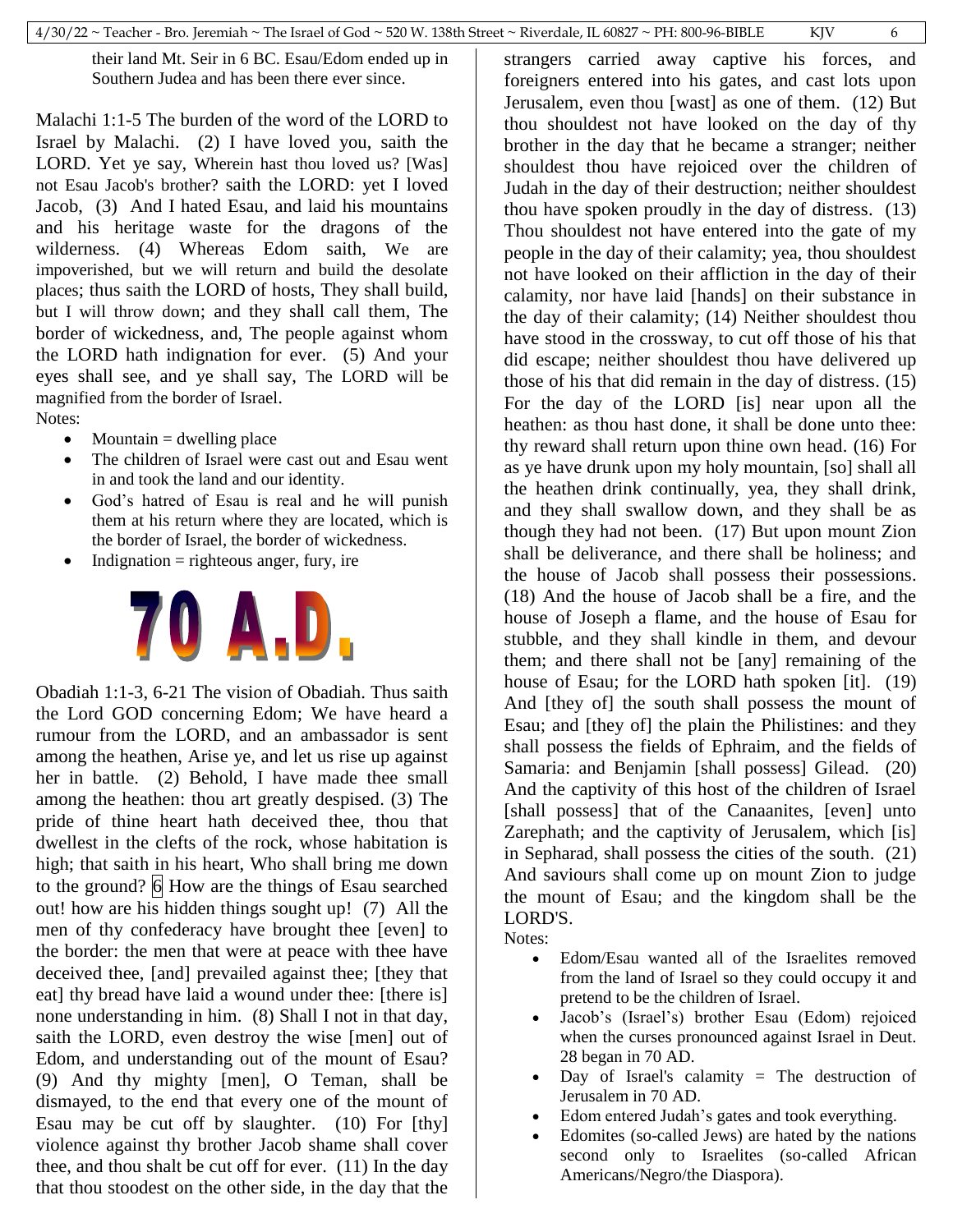$4/30/22 \sim$  Teacher - Bro. Jeremiah  $\sim$  The Israel of God  $\sim$  520 W. 138th Street  $\sim$  Riverdale, IL 60827  $\sim$  PH: 800-96-BIBLE KJV 7

- Why would saviours (the redeemed/Saints) come up on Mt. Zion to judge Esau? Because that's where they are, pretending to be Israelites when they are not.
- Substance = Books, pictures, etc.
	- o There are pictures of the Caesars, the Pharaohs, but not a single Israelite. Not Solomon, not David, not Peter, Paul, and so on.



Ezekiel 36:1-5 Also, thou son of man, prophesy unto the mountains of Israel, and say, Ye mountains of Israel, hear the word of the LORD: (2) Thus saith the Lord GOD; Because the enemy hath said against you, Aha, even the ancient high places are ours in possession: (3) Therefore prophesy and say, Thus saith the Lord GOD; Because they have made [you] desolate, and swallowed you up on every side, that ye might be a possession unto the residue of the heathen, and ye are taken up in the lips of talkers, and [are] an infamy of the people: (4) Therefore, ye mountains of Israel, hear the word of the Lord GOD; Thus saith the Lord GOD to the mountains, and to the hills, to the rivers, and to the valleys, to the desolate wastes, and to the cities that are forsaken, which became a prey and derision to the residue of the heathen that [are] round about; (5) Therefore thus saith the Lord GOD; Surely in the fire of my jealousy have I spoken against the residue of the heathen, and against all Idumea, which have appointed my land into their possession with the joy of all [their] heart, with despiteful minds, to cast it out for a prey.

Notes:

• Enemy = Edom (Esau, so called Jews), Ishmael (Arabs) & the Heathen (other Nations)

Hx. Book: '*Sarcophagus of [an Ancient Civilization](https://www.amazon.com/Sarcophagus-Ancient-Civilization-Livingston-Robinson/dp/1169803881/)' by George Livingston Robinson - Pg. 372* – 'Edom & Titus 70 AD'

Notes:

- The Idumeans were reckoned as Jews but the union between them and the Jews (Israelites) proved to be of little blessing. Rather they became an element of weakness to the Jews and in a moment of need, they treacherously betrayed Israel to Rome.
- By nature, the Jews (Idumeans) they were cruel, barbaric, fierce and turbulent. They chose to chase Israel down and give them to the Romans.
- 20,000 Idumeans were given access to Jerusalem and started killing Israelites, sparing no one.
- 8500 Israelites were killed in one day and their blood covered completely the outer Temple.
- Edom lives by the sword and their blood thirst started with the priest and then the people, killing

everyone they met. Those that escaped were tortured. Those that were caught were also killed.

- With the tragic fall of Jerusalem, Idumeans (Edomites/Esau) as a nation passed off the stage of history and disappeared entirely from human sight in 70 AD.
- How does a whole nation disappear? They started calling themselves Jews, while the real Israelites are in captivity.



News Clipping: Sun Times article from  $9/9/1982$ , Israeli Prime Minister Menachem Begin declared, *"The West Bank is Israel's forever. Judaea & Samaria are for the Jewish people only for all generations."*

Ezekiel 35:10-15 Because thou hast said, These two nations and these two countries shall be mine, and we will possess it; whereas the LORD was there: (11) Therefore, [as] I live, saith the Lord GOD, I will even do according to thine anger, and according to thine envy which thou hast used out of thy hatred against them; and I will make myself known among them, when I have judged thee. (12) And thou shalt know that I [am] the LORD, [and that] I have heard all thy blasphemies which thou hast spoken against the mountains of Israel, saying, They are laid desolate, they are given us to consume. (13) Thus with your mouth ye have boasted against me, and have multiplied your words against me: I have heard [them]. (14) Thus saith the Lord GOD; When the whole earth rejoiceth, I will make thee desolate. (15) As thou didst rejoice at the inheritance of the house of Israel, because it was desolate, so will I do unto thee: thou shalt be desolate, O mount Seir, and all Idumea, [even] all of it: and they shall know that I [am] the LORD. Notes:

- Mt. Seir = The Land of Edom/Esau
- Edom's cities were laid waste by the Nabateans (Arabs).
- 2 Nations = Judea (Judah) & Samaria (Israel)
- Edom took possession of the land of Judah in 70 AD. after the children of Israel were taken out by the Romans (Titus).
	- o They took Samaria during the 'Six Days War' in 1967.
- Perpetual hatred = To this day, our brother Esau still hates Israel. Their hatred is continuous through every generation of the Children of Israel.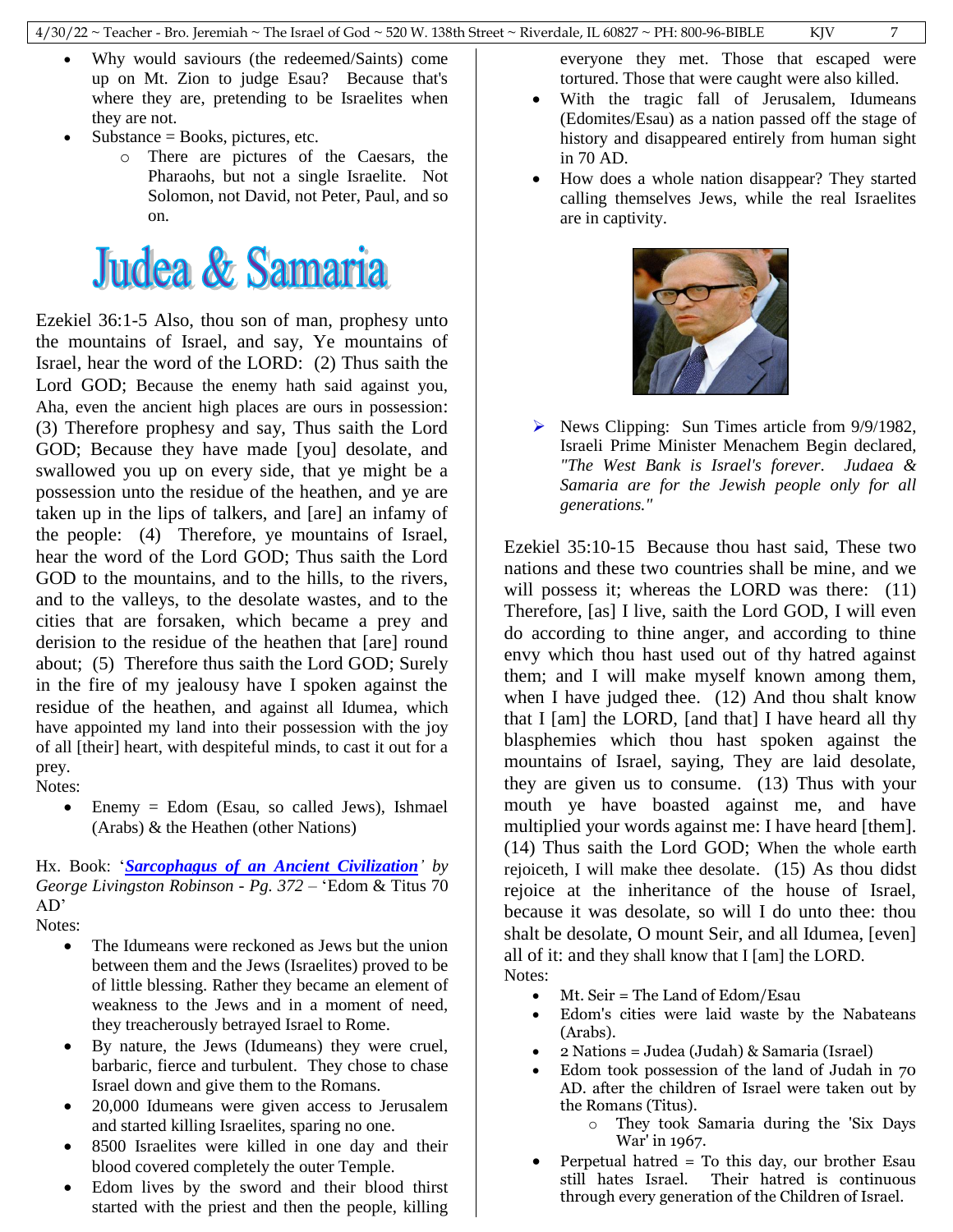Jeremiah 25:9-12 Behold, I will send and take all the families of the north, saith the LORD, and Nebuchadrezzar the king of Babylon, my servant, and will bring them against this land, and against the inhabitants thereof, and against all these nations round about, and will utterly destroy them, and make them an astonishment, and an hissing, and perpetual desolations. (10) Moreover I will take from them the voice of mirth, and the voice of gladness, the voice of the bridegroom, and the voice of the bride, the sound of the millstones, and the light of the candle. (11) And this whole land shall be a desolation, [and] an astonishment; and these nations shall serve the king of Babylon seventy years. (12) And it shall come to pass, when seventy years are accomplished, [that] I will punish the king of Babylon, and that nation, saith the LORD, for their iniquity, and the land of the Chaldeans, and will make it perpetual desolations.

- Notes:
	- $\bullet$  Families from the north = Gentiles
	- Josiah was the last King of Judah that God liked.
	- God used the Hamites to take out the 9 Tribes of Israel in Samaria and scattered them in Africa and the Middle East.
	- He used the Gentiles (White People/Europeans) to scatter the Tribe of Judah, which included the Levites & Benjamites and scattered them in Europe and the Americas.
	- The King of Babylon was originally Nebuchadnezzar, but in the end, it will be the temporal head of the European Union.
	- Many nations didn't take down Nebuchadnezzar's Babylon. It was taken over by Darius the Mede.
	- The Babylon that many nations will take down is the last Babylon, which is the European Union.
	- Israel was in captivity in Babylon for 70 years and then returned to the land to build the  $2<sup>nd</sup>$  Temple.



2 Chronicles 36:19-23 And they burnt the house of God, and brake down the wall of Jerusalem, and burnt all the palaces thereof with fire, and destroyed all the goodly vessels thereof. (20) And them that had escaped from the sword carried he away to Babylon; where they were servants to him and his sons until the reign of the kingdom of Persia: (21) To fulfil the word of the LORD

by the mouth of Jeremiah, until the land had enjoyed her sabbaths: *for* as long as she lay desolate she kept sabbath, to fulfil threescore and ten years. [22] Now in the first year of Cyrus king of Persia, that the word of the LORD *spoken* by the mouth of Jeremiah might be accomplished, the LORD stirred up the spirit of Cyrus king of Persia, that he made a proclamation throughout all his kingdom, and *put it* also in writing, saying, [23] Thus saith Cyrus king of Persia, All the kingdoms of the earth hath the LORD God of heaven given me; and he hath charged me to build him an house in Jerusalem, which *is* in Judah. Who *is there* among you of all his people? The LORD his God *be* with him, and let him go up. Notes:

- The Last Three Kings of Judah were:
	- o Jehoiakim (25 years old), reigned for 11 years
	- o Jehoiachin (\*18 years old), reigned for 1 month & 10 days
		- He was not 8 years old, he was 18. \*That is a typo. See 2 Kings, 24:8.
	- o Zedekiah (21 years old), reigned for 11 years
- Three Score  $&$  Ten Years = 70 Years
- Israel had to be in the land for the appearance of the Messiah/Christ (Jesus).

Ezra 2:1-2, 64 Now these are the children of the province that went up out of the captivity, of those which had been carried away, whom Nebuchadnezzar the king of Babylon had carried away unto Babylon, and came again unto Jerusalem and Judah, every one unto his city; (2) Which came with Zerubbabel: Jeshua, Nehemiah, Seraiah, Reelaiah, Mordecai, Bilshan, Mispar, Bigvai, Rehum, Baanah. The number of the men of the people of Israel: 64 The whole congregation together was forty and two thousand three hundred and threescore, **Notes** 

42,360 Israelites returned to the land of Israel.

Hx. Book: '*[Last 2 Million](https://www.amazon.com/Last-Two-Million-Years/dp/B000JV56FE/) Years' - Pg. 86* – 'Under Rome's Shadow'

- Notes:
	- In 539 BC, the Persians overthrew Babylon.
	- Under Cyrus, the King of Persia, the first Jews (Israelites) were allowed to return to their homeland (Israel) around Jerusalem.
	- The Jews were reunited as a nation in 516 BC after the building of the new temple.
	- After 70 years of captivity in Babylon, the Jews were back in Jerusalem with Ezra and Nehemiah.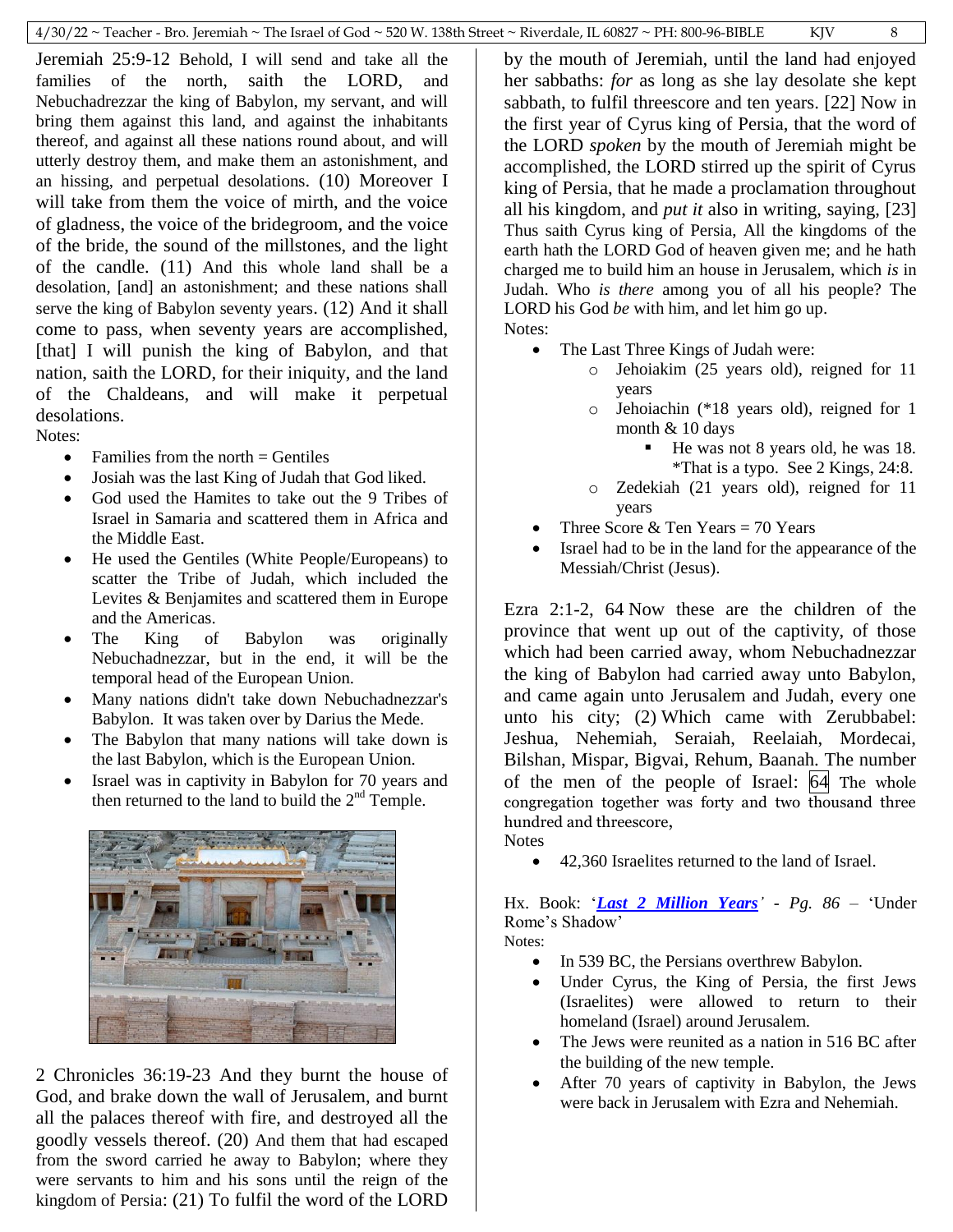

Destruction of Jerusalem in 70 AD.

Luke 19:37-44 And when he was come nigh, even now at the descent of the mount of Olives, the whole multitude of the disciples began to rejoice and praise God with a loud voice for all the mighty works that they had seen; (38) Saying, Blessed be the King that cometh in the name of the Lord: peace in heaven, and glory in the highest. (39) And some of the Pharisees from among the multitude said unto him, Master, rebuke thy disciples. (40) And he answered and said unto them, I tell you that, if these should hold their peace, the stones would immediately cry out. (41) And when he was come near, he beheld the city, and wept over it, (42) Saying, If thou hadst known, even thou, at least in this thy day, the things [which belong] unto thy peace! but now they are hid from thine eyes. (43) For the days shall come upon thee, that thine enemies shall cast a trench about thee, and compass thee round, and keep thee in on every side, (44) And shall lay thee even with the ground, and thy children within thee; and they shall not leave in thee one stone upon another; because thou knewest not the time of thy visitation.

- Notes:
	- Jerusalem was laid even with the ground (flattened) and not one stone was left upon another.
	- The Wailing Wall is not a part of the Temple and was built sometime after 70 AD.

Hx. Book: '*[Last 2 Million](https://www.amazon.com/Last-Two-Million-Years/dp/B000JV56FE/) Years' - Pg. 87* – 'Faith survives the dispersion (Diaspora)' Notes:

- In 70 AD, when the country was in a state of revolt, Titus laid siege to Jerusalem. The city fell and the inhabitants were enslaved by the thousands and dispersed throughout the Mediterranean world.  $(1<sup>st</sup>$ Dispersion was N. Africa)
- Continual insurrections and revolts against Roman rule led to the total destruction of Jerusalem in 135 AD. The city was renamed Aelia Capitolina and all Jews were prohibited from entering it.
- The whole of Judea was renamed Palestine.

Mark 3:7-8 But Jesus withdrew himself with his disciples to the sea: and a great multitude from Galilee followed him, and from Judaea, (8) And from Jerusalem, and from Idumaea, and from beyond Jordan; and they about Tyre and Sidon, a great multitude, when they had heard what great things he did, came unto him.

Notes:

• When Jesus came on the scene, Esau was there too. Some of them even followed Jesus' during his ministry.



Amos 1:9-12 Thus saith the LORD; For three transgressions of Tyrus, and for four, I will not turn away *the punishment* thereof; because they delivered up the whole captivity to Edom, and remembered not the brotherly covenant: (10) But I will send a fire on the wall of Tyrus, which shall devour the palaces thereof. (11) Thus saith the LORD; For three transgressions of Edom, and for four, I will not turn away *the punishment* thereof; because he did pursue his brother with the sword, and did cast off all pity, and his anger did tear perpetually, and he kept his wrath for ever: (12) But I will send a fire upon Teman, which shall devour the palaces of Bozrah. Notes:

- The children of Esau/Edom have been in the land of Israel since 6 BC and have never left.
- Damascus = Syria
	- o Today the king of Syria is killing his own people with germ warfare and no one is doing anything about it.
- Gaza = the Philistines
- Teman & Bozrah are other names for Edom (Esau).
- All the nations hate the children of Israel and sought out Edom (Esau/Jews) to learn what to do with us.
- From the rise and fall of nations and from generation to generation, Edom's hatred toward his brother Jacob (Israel) has not ceased.

Isaiah 1:1-5 The vision of Isaiah the son of Amoz, which he saw concerning Judah and Jerusalem in the days of Uzziah, Jotham, Ahaz, [and] Hezekiah, kings of Judah. (2) Hear, O heavens, and give ear, O earth: for the LORD hath spoken, I have nourished and brought up children, and they have rebelled against me. (3) The ox knoweth his owner, and the ass his master's crib: [but] Israel doth not know, my people doth not consider. (4) Ah sinful nation, a people laden with iniquity, a seed of evildoers, children that are corrupters: they have forsaken the LORD, they have provoked the Holy One of Israel unto anger, they are gone away backward. (5) Why should ye be stricken any more? ye will revolt more and more: the whole head is sick, and the whole heart faint